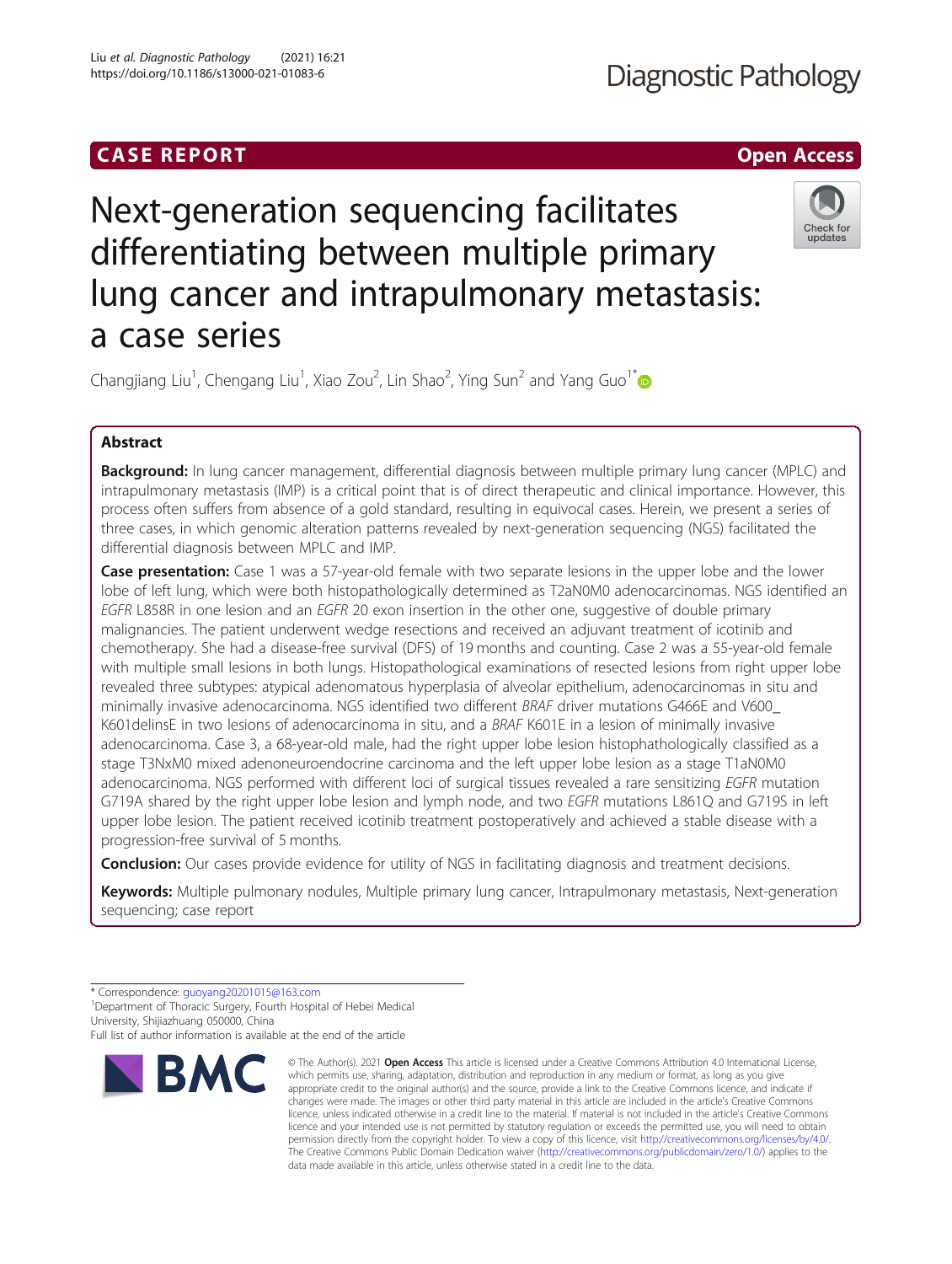# Background

Multiple lung cancers, manifested mainly as anatomically separated pulmonary nodules in imaging findings, have been a long-standing issue confronting pathologists and thoracic surgeons, as accurate staging of these nodules would have both therapeutic and prognostic significance [[1\]](#page-5-0). If the multiple lesions are diagnosed as multiple primary lung cancers (MPLC), the patient would mainly undergo curative resection. By contrast, if intrapulmonary metastasis (IPM) is found present, the patient would be more likely to benefit from systemic treatment modalities such as chemotherapy or targeted therapy [[2\]](#page-5-0). Reported incidence of multiple lung nodules ranges from 5 to 20% in studies of varying samples sizes and populations  $[3, 4]$  $[3, 4]$  $[3, 4]$  $[3, 4]$  $[3, 4]$ . Moreover, with the widespread launch of large-scale cancer screening projects equipped with high-resolution imaging devices, multiple lung nodules are becoming increasingly detected. Therefore, there is a pressing need for a diagnostic workup that effectively distinguishes MPLC from IPM.

However, current tumor staging system, which largely rely on histological and pathological features, lacks the standard criteria for the diagnosis of MPLC. This situation at times leads to equivocal cases, in which the lung nodules are histologically and pathologically the same or highly similar [[3,](#page-5-0) [5\]](#page-5-0). To facilitate diagnosis of these difficult cases, a number of molecular subtyping tools have been employed, including comparative genomic hybridization (CGH), loss of heterogeneity analysis (LOH), and detection of mutations in hotspot genes based on polymerase chain reaction or next generation sequencing (NGS) [\[5](#page-5-0)–[7](#page-5-0)]. In particular, advances in NGS technology have enabled a more sensitive and economic analysis with higher throughput. As a result, NGS has attracted growing attention as a useful adjunct to the histopathological diagnostic workup, especially in lung cancer, for which molecular subtyping routinely assists therapeutic choices.

Here, we report a series of three Chinese patients for whom targeted NGS profiling provided key additional knowledge that allowed for definitive diagnosis of MPLC. All three patients had their resected pulmonary lesions genomic profiled with a panel of 520 cancerrelated genes. The distinctive genomic profiles in different pulmonary lesions lend strong support to definitive diagnosis of MPLC rather than IPM.

We present the following cases in accordance with the CARE reporting checklist.

### Case presentation

#### Case 1

A 57-year-old female patient with continuous coughing for 1 month underwent a chest CT scan, which revealed two nodules in the left lung: one in the upper lobe (1.8

cm in diameter,) and one in the lower lobe (1.5 cm in diameter) (Fig. [1](#page-2-0)a). In Jan, 2019, the patient underwent wedge resection of the upper and lower lobes of left lung under thoracoscope. Pathological examinations determined a stage T2aN0M0 adenocarcinoma for both lesions. NGS profiling of two resected lesions was performed using a panel of 520 cancer-related genes (OncoScreen, Burning Rock Biotech, Guangzhou, China) on a NextSeq 500 (Illumina, Inc., San Diego, CA, USA). The 520 genes were listed in Additional file [1.](#page-4-0) The materials and method of NGS were also described in Additional file [2.](#page-4-0) The results showed that one lesion harbored an EGFR sensitizing mutation L858R accompanying with mutations in TP53, CTNNB1, PDGFRB and SMARCA4, as well amplifications in SDHA and TERT; the other one had an EGFR 20 exon insertion and concomitant mutations in ARID1A and ASXL2 (Table [1\)](#page-3-0). The distinctive genomic patterns in two lesions supported the double primary malignancies. The patient was treated with an adjuvant therapy of icotinib and chemotherapy and has currently achieved a diseasefree survival (DFS) of 19 months.

#### Case 2

A 55-year-old female, following the detection of multiple small nodules in both lungs by CT scan (Fig. [1](#page-2-0)b), underwent wedge resection of left and right upper lobes in Jan. 2019. The surgery removed a total of six big lesions in the right upper lobe. Lesions 1 and 4 were pathologically diagnosed as atypical adenomatous hyperplasia of alveolar epithelium, lesions 2, 3, and 5 as lung adenocarcinomas in situ (stage TisN0M0), and lesion 6 as minimally invasive lung adenocarcinoma (T1miN0M0). NGS profiling with the same 520-gene panel was performed on six lesions, three of which (nos. 1, 3, and 4) had no genomic alteration detected probably due to the low tumor cell fraction in the samples. Lesions 2 and 5, which had the same histology of adenocarcinomas in situ, harbored the BRAF driver mutation G466E and V600\_K601delinsE, respectively, while lesion 6 harbored a BRAF K601E (Table [1,](#page-3-0) Additional file [3](#page-4-0)). Of note, this is the first report of multiple primary cancer patient with different BRAF driver mutations. Different accompanying mutations were also identified in the three lesions.

# Case 3

A 68-year-old male patient was detected with a small pulmonary nodule in the right upper lobe (2 cm in diameter, Fig. [1](#page-2-0)c). He underwent resection with curative intent under thoracoscope in November, 2018. However, miliary micronodules on the surfaces of both lungs were discovered during surgery, along with multiple enlarged lymph nodes on superior mediastinal. Wedge resection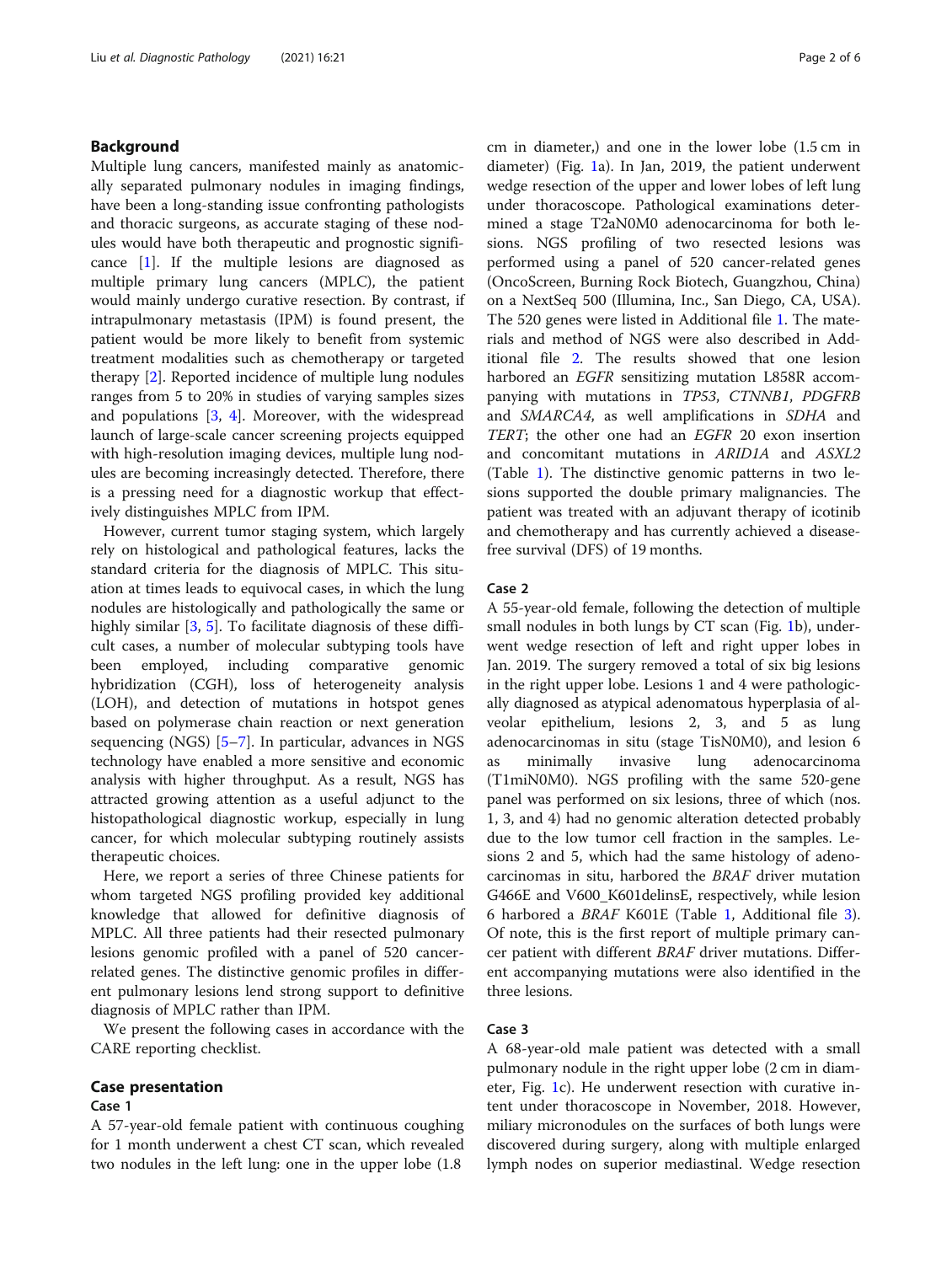<span id="page-2-0"></span>

of the left and right upper lobes was therefore performed, removing the two largest lesions. The pathogenic examinations of the surgical tissues identified the right upper lobe lesion (2 cm in diameter) as a stage T3N1M0 mixed adenoneuroendocrine carcinoma, while the left upper lobe lesion (1 cm in diameter) was classified as a stage T1aN0M0 adenocarcinoma. NGS using the 520-gene panel was performed for 4 specimens from different loci of surgical tissues including 2 from the

right upper lobe (no.1 and 2), 1 from paratracheal lymph node (no.3) and 1 from left upper lobe (no.4). Specimens no.1, 2, and 3 revealed a highly similar genomic signature sharing nearly identical alterations, including a rare sensitizing EGFR mutation G719A (Table [1](#page-3-0)); while specimen no.4 harbored totally different genomic alterations, including two rare sensitizing EGFR mutations L861Q and G719S, suggestive of a different origin. The patient started icotinib treatment since December, 2018,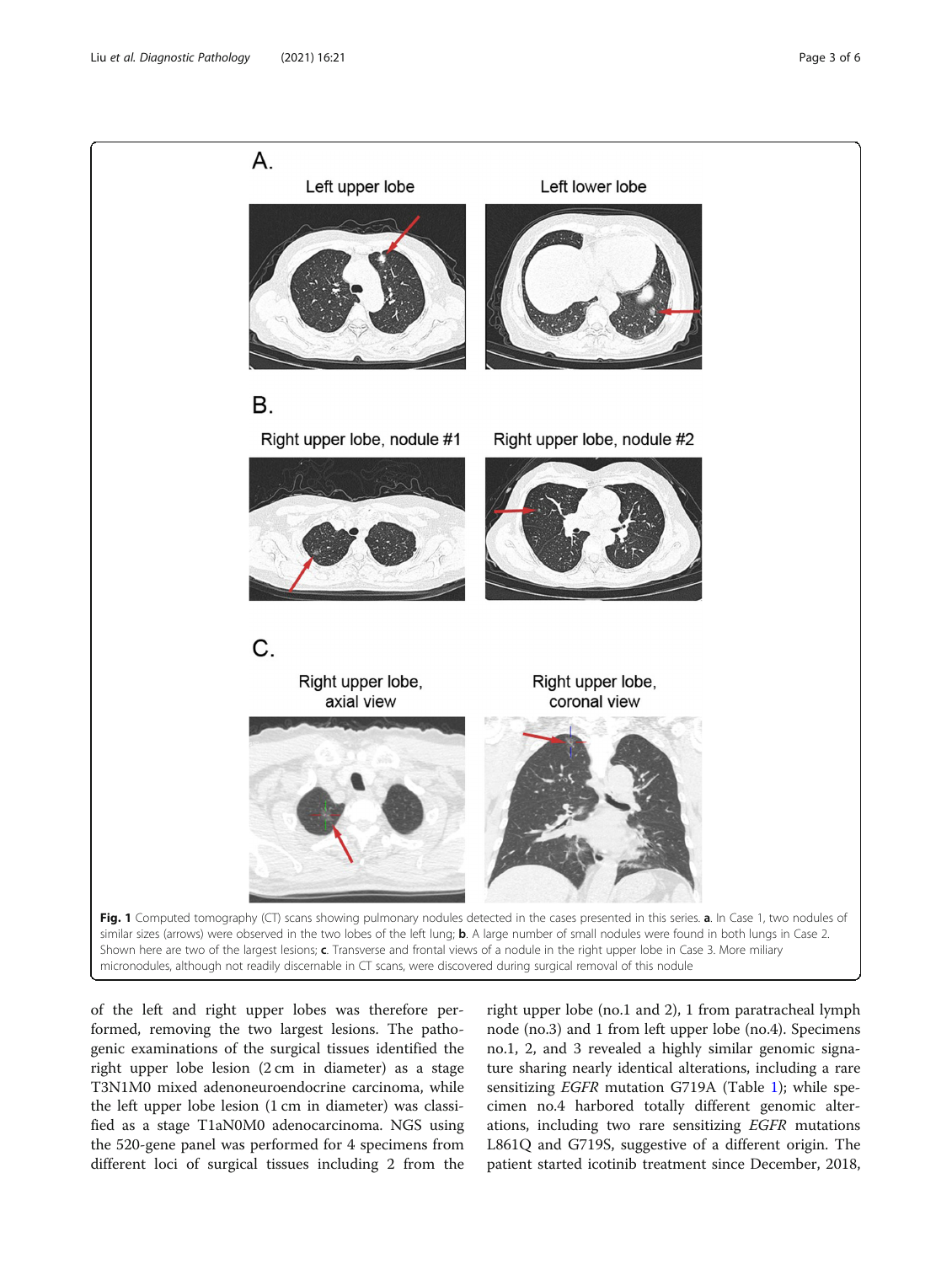<span id="page-3-0"></span>

|  |  |  |  | Table 1 Genomic alterations detected by NGS profiling of pulmonary resections from three cases |  |
|--|--|--|--|------------------------------------------------------------------------------------------------|--|
|  |  |  |  |                                                                                                |  |

| Case #                     | 1                           |                | $\mathbf 2$      |                  |                  | 3                |                  |                  |                |
|----------------------------|-----------------------------|----------------|------------------|------------------|------------------|------------------|------------------|------------------|----------------|
| Specimen #                 | $\mathbbm{1}$               | $\overline{2}$ | $\mathbf{1}$     | $\overline{2}$   | $\mathbf{3}$     | $\mathbf{1}$     | $\overline{2}$   | $\mathbf{3}$     | $\overline{4}$ |
| Specimen source            | $\ensuremath{\mathsf{LUL}}$ | $\mathsf{LLL}$ | lesion #2        | lesion #5        | lesion #6        | $\mathsf{RUL}$   | $\mathsf{RUL}$   | ${\sf LN}$       | LUL            |
| <b>Tumor cell fraction</b> | 80%                         | 40%            | 8%               | 10%              | 20%              | 80%              | 10%              | 40%              | 70%            |
| <b>Mutation</b>            |                             |                |                  |                  |                  |                  |                  |                  |                |
| $EGFR$                     |                             |                |                  |                  |                  |                  |                  |                  |                |
| L858R                      | $\boldsymbol{+}$            |                |                  |                  |                  |                  |                  |                  |                |
| 20in S768_D770dup          |                             |                |                  |                  |                  |                  |                  |                  |                |
| E709K                      |                             |                |                  |                  |                  | $\! + \!\!\!\!$  | $\boldsymbol{+}$ | $\! +$           |                |
| G719A                      |                             |                |                  |                  |                  | $\! +$           |                  | $\boldsymbol{+}$ |                |
| G719S                      |                             |                |                  |                  |                  |                  |                  |                  |                |
| L861Q                      |                             |                |                  |                  |                  |                  |                  |                  | $^{+}$         |
| BRAF                       |                             |                |                  |                  |                  |                  |                  |                  |                |
| G466E                      |                             |                | $\! + \!\!\!\!$  |                  |                  |                  |                  |                  |                |
| V600_K601 delinsE          |                             |                |                  | $\boldsymbol{+}$ |                  |                  |                  |                  |                |
| BRAF K601E                 |                             |                |                  |                  | $\boldsymbol{+}$ |                  |                  |                  |                |
| TP53                       |                             |                |                  |                  |                  |                  |                  |                  |                |
| P278A                      | $\boldsymbol{+}$            |                |                  |                  |                  |                  |                  |                  |                |
| R248W                      |                             |                |                  |                  |                  |                  |                  |                  |                |
| R273L                      |                             |                |                  |                  |                  | $\! + \!\!\!\!$  |                  | $\boldsymbol{+}$ |                |
| CHEK2                      |                             |                |                  |                  |                  |                  |                  |                  | $\! + \!$      |
| CTNNB1                     | $\boldsymbol{+}$            |                |                  |                  |                  |                  |                  |                  |                |
| ARID1A                     |                             |                |                  |                  |                  |                  |                  |                  |                |
| ASXL2                      |                             | $^{+}$         |                  |                  |                  |                  |                  |                  |                |
| FLT4                       |                             |                | $\boldsymbol{+}$ |                  |                  |                  |                  |                  |                |
| HOXB13                     |                             |                |                  |                  |                  | $\! + \!\!\!\!$  |                  | $+$              |                |
| KMT2D                      |                             |                |                  | $^+$             |                  |                  |                  |                  |                |
| MAP 2 K4                   |                             |                |                  |                  |                  |                  | $\boldsymbol{+}$ | $\boldsymbol{+}$ |                |
| $N\!F1$                    |                             |                | $\! +$           |                  |                  |                  |                  |                  |                |
| PALB2                      |                             |                |                  |                  |                  | $\! +$           |                  | $\! + \!\!\!\!$  |                |
| PAX5                       |                             |                |                  |                  |                  | $\! +$           | $\boldsymbol{+}$ | $\boldsymbol{+}$ |                |
| PDGFRB                     | $\boldsymbol{+}$            |                |                  |                  |                  |                  |                  |                  |                |
| $RB1$                      |                             |                |                  |                  |                  | $\boldsymbol{+}$ |                  |                  |                |
| SMARCA4                    | $\boldsymbol{+}$            |                |                  |                  |                  |                  |                  |                  |                |
| TET2                       |                             |                |                  |                  | $\boldsymbol{+}$ |                  |                  |                  |                |
| Amplification              |                             |                |                  |                  |                  |                  |                  |                  |                |
| CCND3                      |                             |                |                  |                  |                  |                  |                  |                  |                |
| CDK4                       |                             |                |                  |                  |                  | $\boldsymbol{+}$ |                  | $\boldsymbol{+}$ |                |
| CDKN1A                     |                             |                |                  |                  |                  |                  |                  |                  | $\! + \!$      |
| DAXX                       |                             |                |                  |                  |                  |                  |                  |                  | $\! + \!$      |
| ${\it FANCE}$              |                             |                |                  |                  |                  |                  |                  |                  | $\! + \!$      |
| $GL11$                     |                             |                |                  |                  |                  | $+$              |                  | $\! +$           |                |
| GNAS                       |                             |                |                  |                  |                  |                  |                  |                  |                |
| MDM2                       |                             |                |                  |                  |                  | $^{+}$           |                  | $\! + \!\!\!\!$  |                |
| $NKX2-1$                   |                             |                |                  |                  |                  |                  |                  | $+$              |                |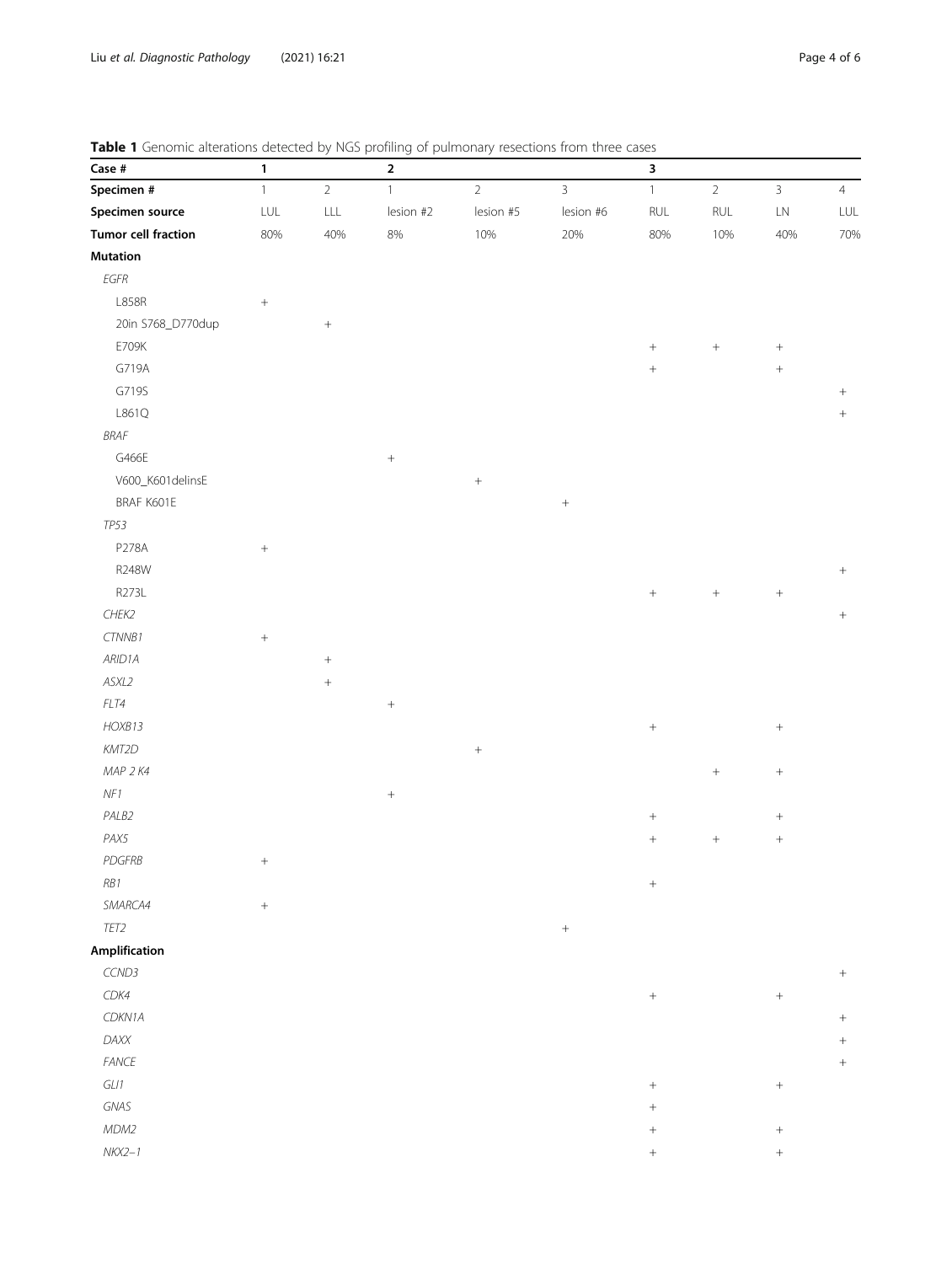<span id="page-4-0"></span>**Table 1** Genomic alterations detected by NGS profiling of pulmonary resections from three cases (Continued)

| Case #      | was a construction actes by the proming or painterially research members (commany |      |        |        |  |
|-------------|-----------------------------------------------------------------------------------|------|--------|--------|--|
| NOTCH4      |                                                                                   |      |        |        |  |
| PAK1        |                                                                                   | $^+$ | $^{+}$ | $^{+}$ |  |
| PIM1        |                                                                                   |      |        |        |  |
| <b>SDHA</b> |                                                                                   |      |        |        |  |
| <b>TERT</b> |                                                                                   | $^+$ |        |        |  |
| VEGFA       |                                                                                   |      |        |        |  |

NGS Next-generation sequencing, LUL Left upper lobe, LLL Left lower lobe, RUL Right upper lobe, LN Lymph nodes. +, tested positive for indicated alteration

and achieved a stable disease with a progression-free survival of 5 months. After progressing on icotinib, the patient received an additional combined chemotherapy of etoposide and lobaplatin from June, 2019 to January, 2020. He developed a progressive disease in March, 2020 and passed away in June 2020 with an overall survival of 19 months.

### Discussion and conclusions

While staging pulmonary lesions is generally consistent among major tumor grading guidelines, a considerable degree of uncertainty has long been noted in differentiating between MPLC and IMP [\[8](#page-5-0)]. In cases without clear-cut histopathological distinctions, concordance of genomic alteration profiles between multiple nodules provides additional insight into their clonal relationship, and therefore can often lead to a definitive diagnosis. In our study, Case 1 had two lesions with similar sizes (1.8 cm and 1.5 cm in diameter, respectively), both being adenocarcinomas and invading the visceral pleura, which would force a close call without further evidence. However, NGS reveals two entirely different profiles. Of note, a EGFR driver mutation L858R was detected only in one lesion, which has been reported to rarely exhibit discordant patterns between primary tumor and associated metastasis [[9\]](#page-5-0). Findings from targeted NGS has therefore facilitated a definite diagnosis of MPLC. Similarly in case 2, NGS also identified different BRAF driver mutations and distinct accompanying alteration profiles in histologically-identical lesions in the same lobe, which likely would have be misdiagnosed as IMPs.

In addition to diagnosis of multiple primary tumors, mutation profiles also provide hints for the origin of lymph node metastasis. In case 3, NGS discovered divergent rare EGFR mutations in the right upper lobe lesion versus in the left upper lobe lesion, while the mutations profile of the upper paratracheal lymph nodes was highly similar to that of the former, suggesting that the lymph node metastasis was originated from the right upper lobe lesion and further confirming the staging of the tumor (T3N1M0).

Compared with other molecular approaches such as CGH and LOH, NGS offers unique advantages. The

underlying rationale of applying mutational analysis in distinguishing MPLC from IMP is the postulation that concordance in mutation status is a surrogate of clonal relationship. In practice, however, identification of genomic alterations is typically confounded by the combination of small sample amount, low tumor cell fraction, and "passenger mutations". These limitations hold especially true for cases where surgical biopsy yields small sample amounts or is deemed not feasible. In this scenario, the multiplexed nature of NGS technology, which leads to high throughput and sensitivity, makes it a competent addition to the current diagnostic workup. Indeed, a recent study of 120 patients demonstrated that molecular subtyping could lead to more sensitive detection of MPLA than with histopathological features, and proposed the use of a combined histomolecular algorithm for differentiating between MPLC and IMP [\[10](#page-5-0)]. Besides, NGS also provides additional information for therapeutic decisions. Case 1 and 3 both received icotinib treatment on the basis of the detection of EGFR sensitizing mutations, and both achieved favorable clinical outcomes.

In conclusion, we present a series of three cases, where diagnoses of MPLC were made with the help of markedly different genomic alteration profiles. Large prospective studies are warranted to further establish a more powerful diagnostic workup that incorporates radiologic, histopathological, and molecular examinations in distinguishing MPLC from IMP.

#### Abbreviations

MPLC: Multiple primary lung cancer; IMP: Intrapulmonary metastasis; NGS: Next-generation sequencing; CGH: Comparative genomic hybridization; LOH: Loss of heterogeneity

#### Supplementary Information

The online version contains supplementary material available at [https://doi.](https://doi.org/10.1186/s13000-021-01083-6) [org/10.1186/s13000-021-01083-6.](https://doi.org/10.1186/s13000-021-01083-6)

Additional file 1. List of the 520 genes in the OncoScreen panel. Additional file 2. Supplemental Materials and methods for DNA isolation and capture-based targeted DNA sequencing.

Additional file 3.IGV pictures illustrating BRAF p.K601E and V600\_K601delinsE mutations.